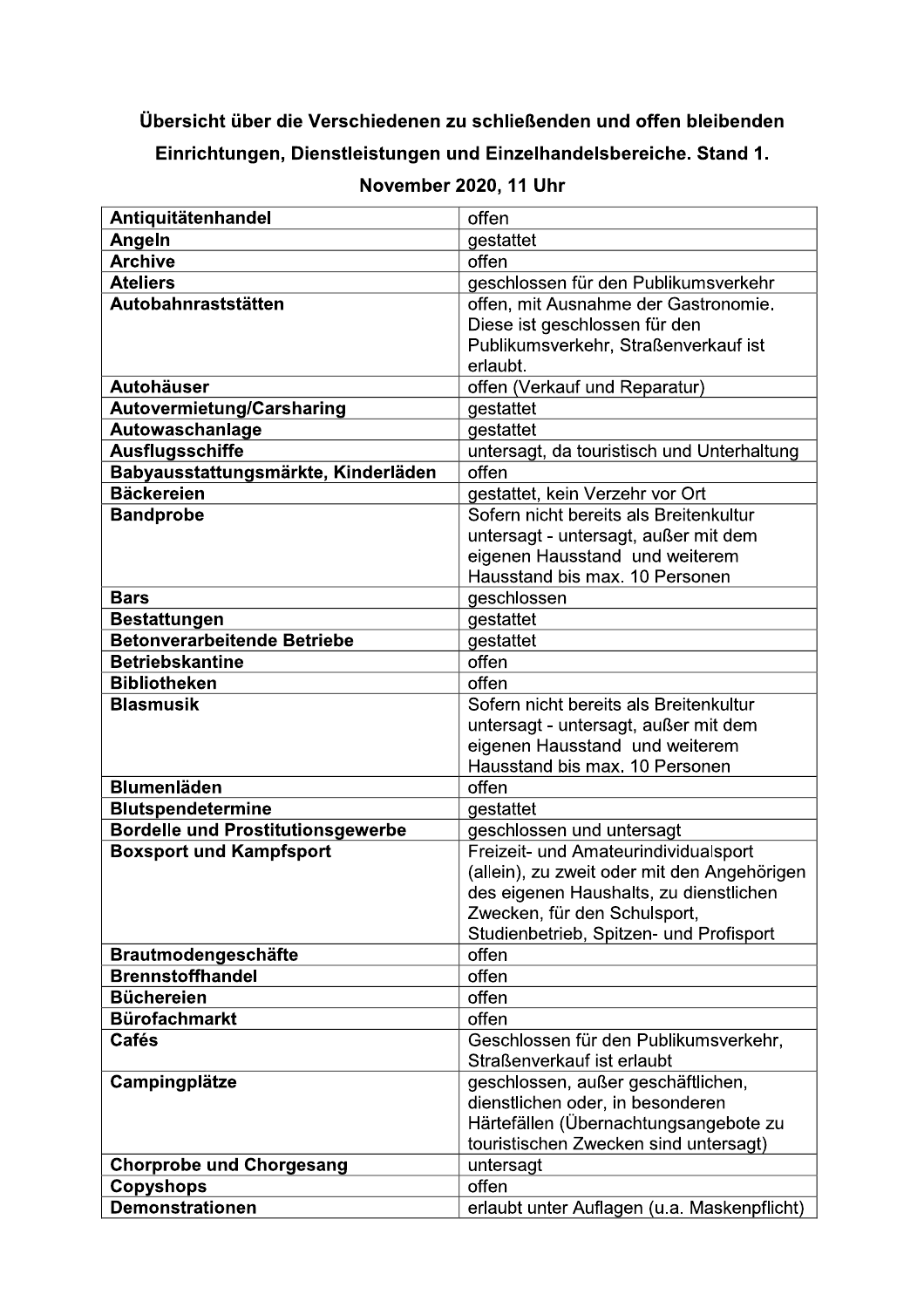| <b>Einkaufscenter</b>     | offen                                                                  |
|---------------------------|------------------------------------------------------------------------|
| <b>Eisdielen</b>          | geschlossen für den Publikumsverkehr,                                  |
|                           | Straßenverkauf ist erlaubt                                             |
| <b>Elektrohandel</b>      | offen                                                                  |
| <b>Ergo-/Lerntherapie</b> | gestattet                                                              |
| E-Zigaretten-Geschäft     | offen                                                                  |
| Fahrgemeinschaften        | gestattet, AHA+L-Regeln beachten                                       |
| <b>Fahrschulen</b>        | offen                                                                  |
| Fährverkehr               | gestattet                                                              |
| Ferienhäuser              | geschlossen, außer geschäftlichen,                                     |
|                           | dienstlichen oder, in besonderen                                       |
|                           | Härtefällen (Übernachtungsangebote zu                                  |
|                           | touristischen Zwecken sind untersagt)                                  |
| <b>Fitness-Studios</b>    | Freizeit- und Amateurindividualsport                                   |
|                           | (allein), zu zweit oder mit den Angehörigen                            |
|                           | des eigenen Haushalts, Spitzen- und                                    |
|                           | Profisport gestattet                                                   |
| <b>Freizeitparks</b>      | geschlossen                                                            |
| <b>Friseur</b>            | offen                                                                  |
| <b>Fußpflege</b>          | Kosmetische Fußpflege geschlossen, mit                                 |
|                           | Ausnahme von medizinisch notwendigen                                   |
|                           | Behandlungen, außerdem ist die                                         |
|                           | Medizinische Fußpflege zulässig                                        |
| Gärtnerei                 | offen                                                                  |
| Geburtsvorbereitung und - | gestattet                                                              |
| nachbereitung             |                                                                        |
|                           |                                                                        |
| Gedenkstätten             | offen                                                                  |
| Golfen                    | Freizeit- und Amateurindividualsport                                   |
|                           | (allein), zu zweit oder mit den Angehörigen                            |
|                           | des eigenen Haushalts, Spitzen- und                                    |
|                           | Profisport gestattet                                                   |
| <b>Gottesdienste</b>      | gestattet                                                              |
| <b>Hochzeit</b>           | gestattet                                                              |
| <b>Hochzeitsfeier</b>     | nur gestattet mit den Angehörigen des                                  |
|                           | eigenen Haushalts und eines weiteren                                   |
|                           | Haushalts, einschließlich bestimmter                                   |
|                           | Familienangehöriger, mit insgesamt                                     |
|                           | maximal zehn Personen                                                  |
| Hörakustiker              | gestattet                                                              |
| <b>Hotels</b>             | geschlossen, außer geschäftlichen,                                     |
|                           | dienstlichen oder, in besonderen                                       |
|                           | Härtefällen (Übernachtungsangebote zu                                  |
|                           | touristischen Zwecken sind untersagt);                                 |
|                           | Dauercampen ist gestattet                                              |
| Hundeausführer            | gestattet                                                              |
| <b>Hundesalon</b>         | gestattet                                                              |
| <b>Hundeschule</b>        | gestattet                                                              |
| Hundesport                | gestattet                                                              |
| <b>Imbiss</b>             | geschlossen für den Publikumsverkehr,                                  |
|                           | Straßenverkauf ist erlaubt                                             |
| Jugendherbergen           | geschlossen, außer geschäftlichen,<br>dienstlichen oder, in besonderen |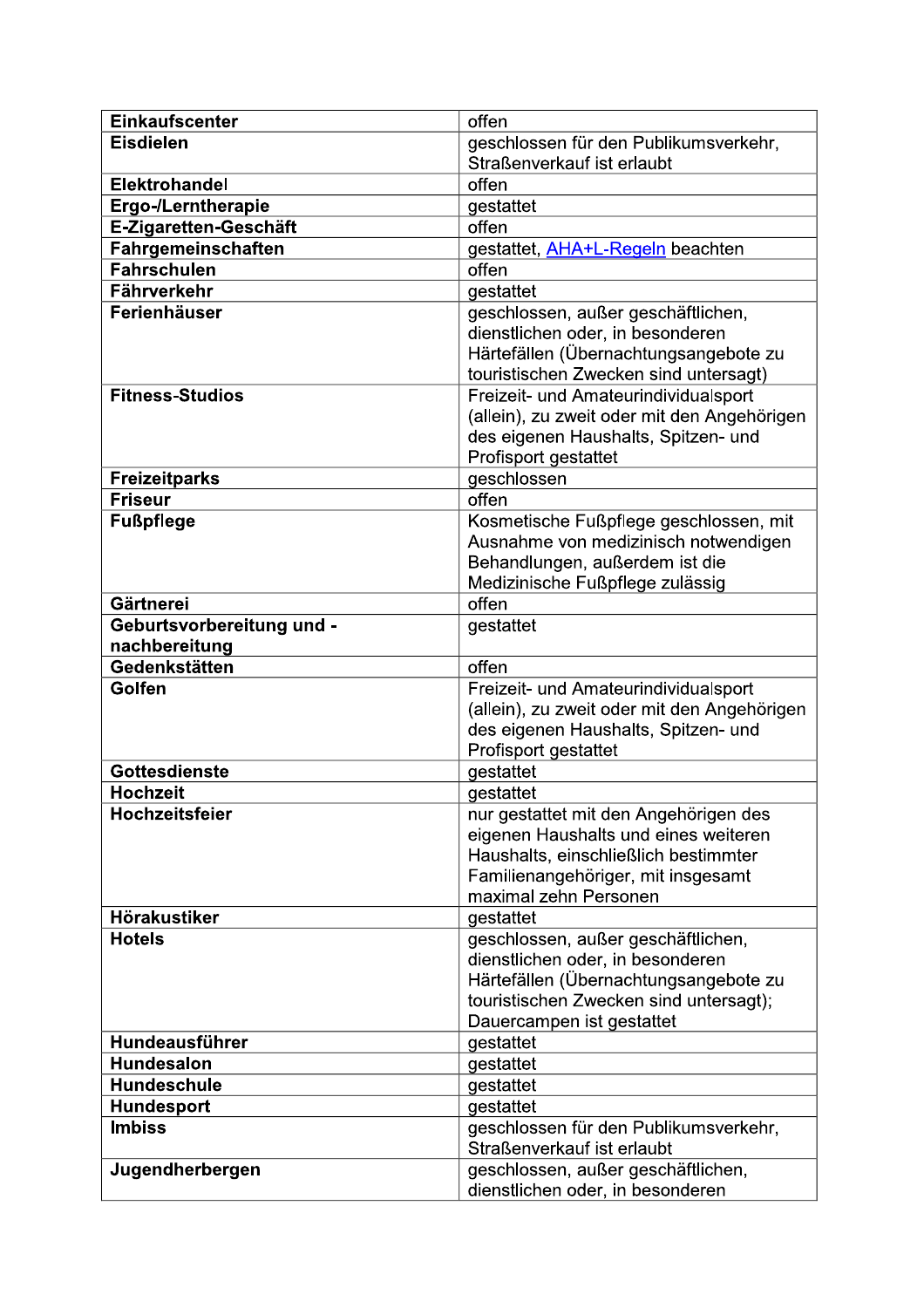| touristischen Zwecken sind untersagt)<br><b>Kanuverleih</b><br>offen<br><b>Kinos</b><br>Geschlossen, mit Ausnahme von<br>Autokinos<br>geschlossen für den Publikumsverkehr,<br><b>Kioske</b><br>Straßenverkauf ist erlaubt<br>Kletterparks (indoor und outdoor)<br>geschlossen<br>Kosmetikstudio<br>geschlossen<br>Krabbelkreise und Pekip-Kurse für<br>untersagt<br><b>Kleinkinder</b><br>offen<br><b>LKW-Waschanlage</b><br>Logopädie<br>gestattet<br>Lottoannahmestelle<br>offen<br><b>Massagesalons</b><br>geschlossen<br>Medizinische Massagen sind erlaubt.<br>Möbelabholdienst<br>offen<br>geschlossen<br><b>Museen</b><br><b>Musikschulen</b><br>offen unter Beachtung des<br>Hygienekonzepts<br><b>Musiktherapie</b><br>qestattet<br><b>Opernhäuser</b><br>geschlossen für den Publikumsverkehr<br>Orthopädieschuhmacher,<br>gestattet<br>Orthopädietechniker<br>offen<br>Osteopathie<br>offen<br>Paketannahme-Ausgabestelle<br>Pendlerverkehre<br>qestattet<br><b>Personal Training</b><br>gestattet im Freien, Einzelunterricht<br><b>Pfandhäuser</b><br>offen<br>Physiotherapie<br>gestattet<br>Psychotherapie<br>gestattet, Gruppentherapie unter<br>Einhaltung der AHA-Regeln<br>Private Feiern im privaten Raum<br>Auch im privaten Bereich dürfen<br>Zusammenkünfte nur mit einem weiteren<br>Hausstand stattfinden, jedenfalls maximal<br>10 Personen. Es wird dringend empfohlen,<br>auf private Feiern auch im privaten Raum<br>zu verzichten.<br><b>Reisebüro</b><br>offen<br><b>Reitkurse</b><br>gestattet zu zweit oder mit den<br>Angehörigen des eigenen Haushalts,<br>gestattet<br><b>Rehasport</b><br>Reparaturbetrieb für Fahrräder<br>gestattet<br>Restpostenmärkte<br>offen<br><b>Sanitätshaus</b><br>offen<br>Sauna<br>geschlossen<br><b>Schießsport und Schießsportanlagen</b><br>Freizeit- und Amateurindividualsport<br>(allein), zu zweit oder mit den Angehörigen<br>des eigenen Haushalts, zu dienstlichen<br>Zwecken, Spitzen- und Profisport<br>Schlüsseldienste<br>gestattet | Härtefällen (Übernachtungsangebote zu |
|---------------------------------------------------------------------------------------------------------------------------------------------------------------------------------------------------------------------------------------------------------------------------------------------------------------------------------------------------------------------------------------------------------------------------------------------------------------------------------------------------------------------------------------------------------------------------------------------------------------------------------------------------------------------------------------------------------------------------------------------------------------------------------------------------------------------------------------------------------------------------------------------------------------------------------------------------------------------------------------------------------------------------------------------------------------------------------------------------------------------------------------------------------------------------------------------------------------------------------------------------------------------------------------------------------------------------------------------------------------------------------------------------------------------------------------------------------------------------------------------------------------------------------------------------------------------------------------------------------------------------------------------------------------------------------------------------------------------------------------------------------------------------------------------------------------------------------------------------------------------------------------------------------------------------------------------------------------------------------------------------------------------|---------------------------------------|
|                                                                                                                                                                                                                                                                                                                                                                                                                                                                                                                                                                                                                                                                                                                                                                                                                                                                                                                                                                                                                                                                                                                                                                                                                                                                                                                                                                                                                                                                                                                                                                                                                                                                                                                                                                                                                                                                                                                                                                                                                     |                                       |
|                                                                                                                                                                                                                                                                                                                                                                                                                                                                                                                                                                                                                                                                                                                                                                                                                                                                                                                                                                                                                                                                                                                                                                                                                                                                                                                                                                                                                                                                                                                                                                                                                                                                                                                                                                                                                                                                                                                                                                                                                     |                                       |
|                                                                                                                                                                                                                                                                                                                                                                                                                                                                                                                                                                                                                                                                                                                                                                                                                                                                                                                                                                                                                                                                                                                                                                                                                                                                                                                                                                                                                                                                                                                                                                                                                                                                                                                                                                                                                                                                                                                                                                                                                     |                                       |
|                                                                                                                                                                                                                                                                                                                                                                                                                                                                                                                                                                                                                                                                                                                                                                                                                                                                                                                                                                                                                                                                                                                                                                                                                                                                                                                                                                                                                                                                                                                                                                                                                                                                                                                                                                                                                                                                                                                                                                                                                     |                                       |
|                                                                                                                                                                                                                                                                                                                                                                                                                                                                                                                                                                                                                                                                                                                                                                                                                                                                                                                                                                                                                                                                                                                                                                                                                                                                                                                                                                                                                                                                                                                                                                                                                                                                                                                                                                                                                                                                                                                                                                                                                     |                                       |
|                                                                                                                                                                                                                                                                                                                                                                                                                                                                                                                                                                                                                                                                                                                                                                                                                                                                                                                                                                                                                                                                                                                                                                                                                                                                                                                                                                                                                                                                                                                                                                                                                                                                                                                                                                                                                                                                                                                                                                                                                     |                                       |
|                                                                                                                                                                                                                                                                                                                                                                                                                                                                                                                                                                                                                                                                                                                                                                                                                                                                                                                                                                                                                                                                                                                                                                                                                                                                                                                                                                                                                                                                                                                                                                                                                                                                                                                                                                                                                                                                                                                                                                                                                     |                                       |
|                                                                                                                                                                                                                                                                                                                                                                                                                                                                                                                                                                                                                                                                                                                                                                                                                                                                                                                                                                                                                                                                                                                                                                                                                                                                                                                                                                                                                                                                                                                                                                                                                                                                                                                                                                                                                                                                                                                                                                                                                     |                                       |
|                                                                                                                                                                                                                                                                                                                                                                                                                                                                                                                                                                                                                                                                                                                                                                                                                                                                                                                                                                                                                                                                                                                                                                                                                                                                                                                                                                                                                                                                                                                                                                                                                                                                                                                                                                                                                                                                                                                                                                                                                     |                                       |
|                                                                                                                                                                                                                                                                                                                                                                                                                                                                                                                                                                                                                                                                                                                                                                                                                                                                                                                                                                                                                                                                                                                                                                                                                                                                                                                                                                                                                                                                                                                                                                                                                                                                                                                                                                                                                                                                                                                                                                                                                     |                                       |
|                                                                                                                                                                                                                                                                                                                                                                                                                                                                                                                                                                                                                                                                                                                                                                                                                                                                                                                                                                                                                                                                                                                                                                                                                                                                                                                                                                                                                                                                                                                                                                                                                                                                                                                                                                                                                                                                                                                                                                                                                     |                                       |
|                                                                                                                                                                                                                                                                                                                                                                                                                                                                                                                                                                                                                                                                                                                                                                                                                                                                                                                                                                                                                                                                                                                                                                                                                                                                                                                                                                                                                                                                                                                                                                                                                                                                                                                                                                                                                                                                                                                                                                                                                     |                                       |
|                                                                                                                                                                                                                                                                                                                                                                                                                                                                                                                                                                                                                                                                                                                                                                                                                                                                                                                                                                                                                                                                                                                                                                                                                                                                                                                                                                                                                                                                                                                                                                                                                                                                                                                                                                                                                                                                                                                                                                                                                     |                                       |
|                                                                                                                                                                                                                                                                                                                                                                                                                                                                                                                                                                                                                                                                                                                                                                                                                                                                                                                                                                                                                                                                                                                                                                                                                                                                                                                                                                                                                                                                                                                                                                                                                                                                                                                                                                                                                                                                                                                                                                                                                     |                                       |
|                                                                                                                                                                                                                                                                                                                                                                                                                                                                                                                                                                                                                                                                                                                                                                                                                                                                                                                                                                                                                                                                                                                                                                                                                                                                                                                                                                                                                                                                                                                                                                                                                                                                                                                                                                                                                                                                                                                                                                                                                     |                                       |
|                                                                                                                                                                                                                                                                                                                                                                                                                                                                                                                                                                                                                                                                                                                                                                                                                                                                                                                                                                                                                                                                                                                                                                                                                                                                                                                                                                                                                                                                                                                                                                                                                                                                                                                                                                                                                                                                                                                                                                                                                     |                                       |
|                                                                                                                                                                                                                                                                                                                                                                                                                                                                                                                                                                                                                                                                                                                                                                                                                                                                                                                                                                                                                                                                                                                                                                                                                                                                                                                                                                                                                                                                                                                                                                                                                                                                                                                                                                                                                                                                                                                                                                                                                     |                                       |
|                                                                                                                                                                                                                                                                                                                                                                                                                                                                                                                                                                                                                                                                                                                                                                                                                                                                                                                                                                                                                                                                                                                                                                                                                                                                                                                                                                                                                                                                                                                                                                                                                                                                                                                                                                                                                                                                                                                                                                                                                     |                                       |
|                                                                                                                                                                                                                                                                                                                                                                                                                                                                                                                                                                                                                                                                                                                                                                                                                                                                                                                                                                                                                                                                                                                                                                                                                                                                                                                                                                                                                                                                                                                                                                                                                                                                                                                                                                                                                                                                                                                                                                                                                     |                                       |
|                                                                                                                                                                                                                                                                                                                                                                                                                                                                                                                                                                                                                                                                                                                                                                                                                                                                                                                                                                                                                                                                                                                                                                                                                                                                                                                                                                                                                                                                                                                                                                                                                                                                                                                                                                                                                                                                                                                                                                                                                     |                                       |
|                                                                                                                                                                                                                                                                                                                                                                                                                                                                                                                                                                                                                                                                                                                                                                                                                                                                                                                                                                                                                                                                                                                                                                                                                                                                                                                                                                                                                                                                                                                                                                                                                                                                                                                                                                                                                                                                                                                                                                                                                     |                                       |
|                                                                                                                                                                                                                                                                                                                                                                                                                                                                                                                                                                                                                                                                                                                                                                                                                                                                                                                                                                                                                                                                                                                                                                                                                                                                                                                                                                                                                                                                                                                                                                                                                                                                                                                                                                                                                                                                                                                                                                                                                     |                                       |
|                                                                                                                                                                                                                                                                                                                                                                                                                                                                                                                                                                                                                                                                                                                                                                                                                                                                                                                                                                                                                                                                                                                                                                                                                                                                                                                                                                                                                                                                                                                                                                                                                                                                                                                                                                                                                                                                                                                                                                                                                     |                                       |
|                                                                                                                                                                                                                                                                                                                                                                                                                                                                                                                                                                                                                                                                                                                                                                                                                                                                                                                                                                                                                                                                                                                                                                                                                                                                                                                                                                                                                                                                                                                                                                                                                                                                                                                                                                                                                                                                                                                                                                                                                     |                                       |
|                                                                                                                                                                                                                                                                                                                                                                                                                                                                                                                                                                                                                                                                                                                                                                                                                                                                                                                                                                                                                                                                                                                                                                                                                                                                                                                                                                                                                                                                                                                                                                                                                                                                                                                                                                                                                                                                                                                                                                                                                     |                                       |
|                                                                                                                                                                                                                                                                                                                                                                                                                                                                                                                                                                                                                                                                                                                                                                                                                                                                                                                                                                                                                                                                                                                                                                                                                                                                                                                                                                                                                                                                                                                                                                                                                                                                                                                                                                                                                                                                                                                                                                                                                     |                                       |
|                                                                                                                                                                                                                                                                                                                                                                                                                                                                                                                                                                                                                                                                                                                                                                                                                                                                                                                                                                                                                                                                                                                                                                                                                                                                                                                                                                                                                                                                                                                                                                                                                                                                                                                                                                                                                                                                                                                                                                                                                     |                                       |
|                                                                                                                                                                                                                                                                                                                                                                                                                                                                                                                                                                                                                                                                                                                                                                                                                                                                                                                                                                                                                                                                                                                                                                                                                                                                                                                                                                                                                                                                                                                                                                                                                                                                                                                                                                                                                                                                                                                                                                                                                     |                                       |
|                                                                                                                                                                                                                                                                                                                                                                                                                                                                                                                                                                                                                                                                                                                                                                                                                                                                                                                                                                                                                                                                                                                                                                                                                                                                                                                                                                                                                                                                                                                                                                                                                                                                                                                                                                                                                                                                                                                                                                                                                     |                                       |
|                                                                                                                                                                                                                                                                                                                                                                                                                                                                                                                                                                                                                                                                                                                                                                                                                                                                                                                                                                                                                                                                                                                                                                                                                                                                                                                                                                                                                                                                                                                                                                                                                                                                                                                                                                                                                                                                                                                                                                                                                     |                                       |
|                                                                                                                                                                                                                                                                                                                                                                                                                                                                                                                                                                                                                                                                                                                                                                                                                                                                                                                                                                                                                                                                                                                                                                                                                                                                                                                                                                                                                                                                                                                                                                                                                                                                                                                                                                                                                                                                                                                                                                                                                     |                                       |
|                                                                                                                                                                                                                                                                                                                                                                                                                                                                                                                                                                                                                                                                                                                                                                                                                                                                                                                                                                                                                                                                                                                                                                                                                                                                                                                                                                                                                                                                                                                                                                                                                                                                                                                                                                                                                                                                                                                                                                                                                     |                                       |
|                                                                                                                                                                                                                                                                                                                                                                                                                                                                                                                                                                                                                                                                                                                                                                                                                                                                                                                                                                                                                                                                                                                                                                                                                                                                                                                                                                                                                                                                                                                                                                                                                                                                                                                                                                                                                                                                                                                                                                                                                     |                                       |
|                                                                                                                                                                                                                                                                                                                                                                                                                                                                                                                                                                                                                                                                                                                                                                                                                                                                                                                                                                                                                                                                                                                                                                                                                                                                                                                                                                                                                                                                                                                                                                                                                                                                                                                                                                                                                                                                                                                                                                                                                     |                                       |
|                                                                                                                                                                                                                                                                                                                                                                                                                                                                                                                                                                                                                                                                                                                                                                                                                                                                                                                                                                                                                                                                                                                                                                                                                                                                                                                                                                                                                                                                                                                                                                                                                                                                                                                                                                                                                                                                                                                                                                                                                     |                                       |
|                                                                                                                                                                                                                                                                                                                                                                                                                                                                                                                                                                                                                                                                                                                                                                                                                                                                                                                                                                                                                                                                                                                                                                                                                                                                                                                                                                                                                                                                                                                                                                                                                                                                                                                                                                                                                                                                                                                                                                                                                     |                                       |
|                                                                                                                                                                                                                                                                                                                                                                                                                                                                                                                                                                                                                                                                                                                                                                                                                                                                                                                                                                                                                                                                                                                                                                                                                                                                                                                                                                                                                                                                                                                                                                                                                                                                                                                                                                                                                                                                                                                                                                                                                     |                                       |
|                                                                                                                                                                                                                                                                                                                                                                                                                                                                                                                                                                                                                                                                                                                                                                                                                                                                                                                                                                                                                                                                                                                                                                                                                                                                                                                                                                                                                                                                                                                                                                                                                                                                                                                                                                                                                                                                                                                                                                                                                     |                                       |
|                                                                                                                                                                                                                                                                                                                                                                                                                                                                                                                                                                                                                                                                                                                                                                                                                                                                                                                                                                                                                                                                                                                                                                                                                                                                                                                                                                                                                                                                                                                                                                                                                                                                                                                                                                                                                                                                                                                                                                                                                     |                                       |
|                                                                                                                                                                                                                                                                                                                                                                                                                                                                                                                                                                                                                                                                                                                                                                                                                                                                                                                                                                                                                                                                                                                                                                                                                                                                                                                                                                                                                                                                                                                                                                                                                                                                                                                                                                                                                                                                                                                                                                                                                     |                                       |
|                                                                                                                                                                                                                                                                                                                                                                                                                                                                                                                                                                                                                                                                                                                                                                                                                                                                                                                                                                                                                                                                                                                                                                                                                                                                                                                                                                                                                                                                                                                                                                                                                                                                                                                                                                                                                                                                                                                                                                                                                     |                                       |
|                                                                                                                                                                                                                                                                                                                                                                                                                                                                                                                                                                                                                                                                                                                                                                                                                                                                                                                                                                                                                                                                                                                                                                                                                                                                                                                                                                                                                                                                                                                                                                                                                                                                                                                                                                                                                                                                                                                                                                                                                     |                                       |
|                                                                                                                                                                                                                                                                                                                                                                                                                                                                                                                                                                                                                                                                                                                                                                                                                                                                                                                                                                                                                                                                                                                                                                                                                                                                                                                                                                                                                                                                                                                                                                                                                                                                                                                                                                                                                                                                                                                                                                                                                     |                                       |
|                                                                                                                                                                                                                                                                                                                                                                                                                                                                                                                                                                                                                                                                                                                                                                                                                                                                                                                                                                                                                                                                                                                                                                                                                                                                                                                                                                                                                                                                                                                                                                                                                                                                                                                                                                                                                                                                                                                                                                                                                     |                                       |
|                                                                                                                                                                                                                                                                                                                                                                                                                                                                                                                                                                                                                                                                                                                                                                                                                                                                                                                                                                                                                                                                                                                                                                                                                                                                                                                                                                                                                                                                                                                                                                                                                                                                                                                                                                                                                                                                                                                                                                                                                     |                                       |
|                                                                                                                                                                                                                                                                                                                                                                                                                                                                                                                                                                                                                                                                                                                                                                                                                                                                                                                                                                                                                                                                                                                                                                                                                                                                                                                                                                                                                                                                                                                                                                                                                                                                                                                                                                                                                                                                                                                                                                                                                     |                                       |
|                                                                                                                                                                                                                                                                                                                                                                                                                                                                                                                                                                                                                                                                                                                                                                                                                                                                                                                                                                                                                                                                                                                                                                                                                                                                                                                                                                                                                                                                                                                                                                                                                                                                                                                                                                                                                                                                                                                                                                                                                     |                                       |
|                                                                                                                                                                                                                                                                                                                                                                                                                                                                                                                                                                                                                                                                                                                                                                                                                                                                                                                                                                                                                                                                                                                                                                                                                                                                                                                                                                                                                                                                                                                                                                                                                                                                                                                                                                                                                                                                                                                                                                                                                     |                                       |
|                                                                                                                                                                                                                                                                                                                                                                                                                                                                                                                                                                                                                                                                                                                                                                                                                                                                                                                                                                                                                                                                                                                                                                                                                                                                                                                                                                                                                                                                                                                                                                                                                                                                                                                                                                                                                                                                                                                                                                                                                     |                                       |
| offen<br>Schmuckladen mit Beratung zum                                                                                                                                                                                                                                                                                                                                                                                                                                                                                                                                                                                                                                                                                                                                                                                                                                                                                                                                                                                                                                                                                                                                                                                                                                                                                                                                                                                                                                                                                                                                                                                                                                                                                                                                                                                                                                                                                                                                                                              |                                       |